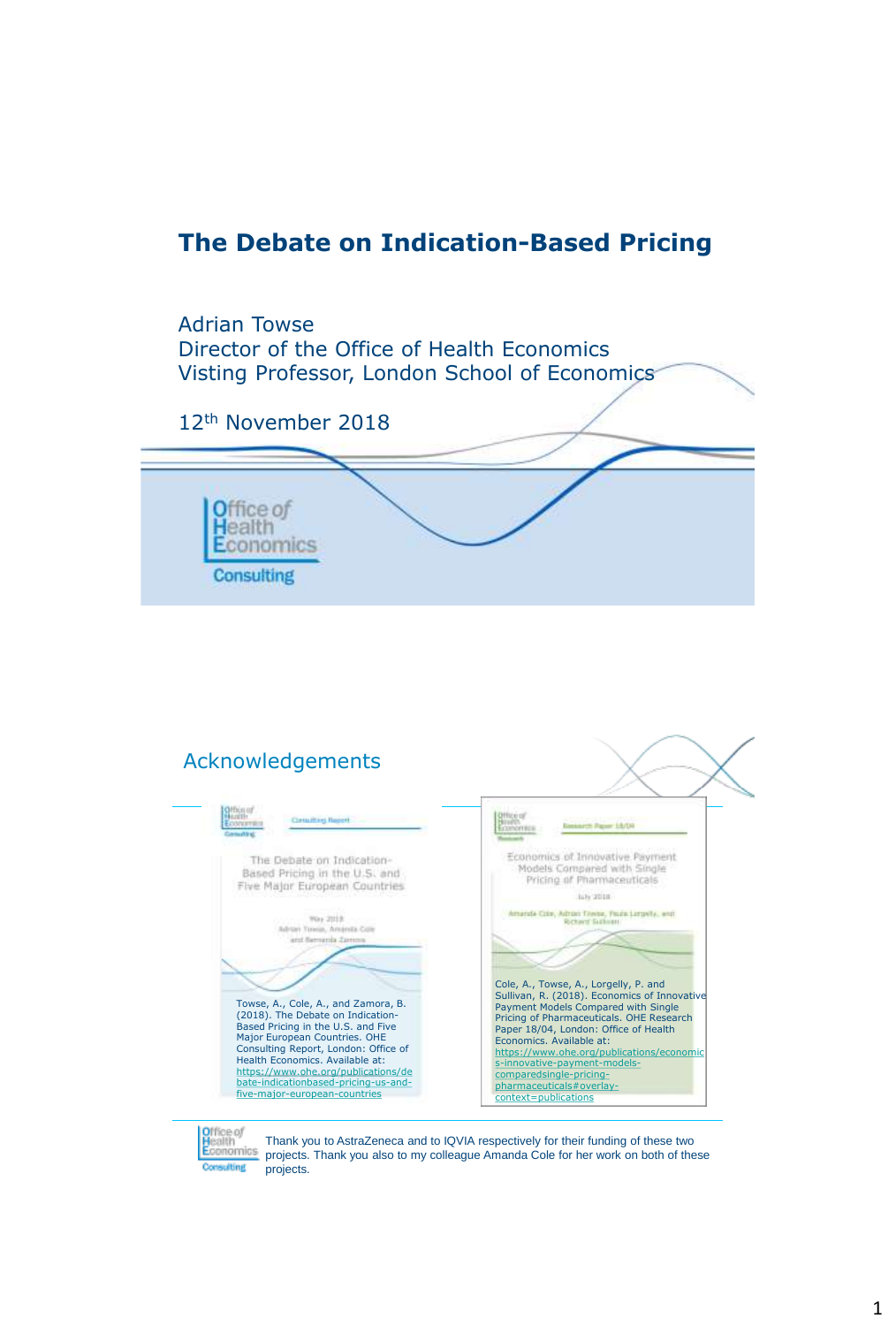I. Potential *benefits* **of IBP** – aligning price with value could expand patient access

## **Matching payments with value**

- Permits rational prices which reflect true differences in value across indications (Bach 2014; Pearson et al. 2017; Flume et al. 2016)
- Reimbursement systems that do not account for changing value across indications or over time may produce suboptimal long-term societal outcomes (Garrison & Veenstra 2009)
- Allows physicians to make value-based prescribing decisions (Bradley, 2017)
- Outcomes contracts can reduce uncertainty; net price can thereby reflect actual value in the real-world setting (Yeung and Carlson 2017)
- Could encourage research into better targeting (Sachs et al 2017)
- Can be used as a tool to make treatment indications with poor costeffectiveness more affordable (Bach 2016)



I. Potential *benefits* **of IBP** – aligning price with value could expand patient access



#### **Expand patient access**

- Would facilitate reimbursement in indications for which, based on current prices, the treatment is not cost-effective (Hui et al. 2017)
- IBP expands patient access and maximises quality-adjusted life years (QALYs) gained from a given budget, as well as encouraging the development of new indications. This provides the right signals for R&D (Mestre-Ferrandiz et al. 2015)

#### **Balancing the needs of all stakeholders**

• Could balance affordability for payers, sustainability for manufacturers and access for patients (Pearson et al. 2017)

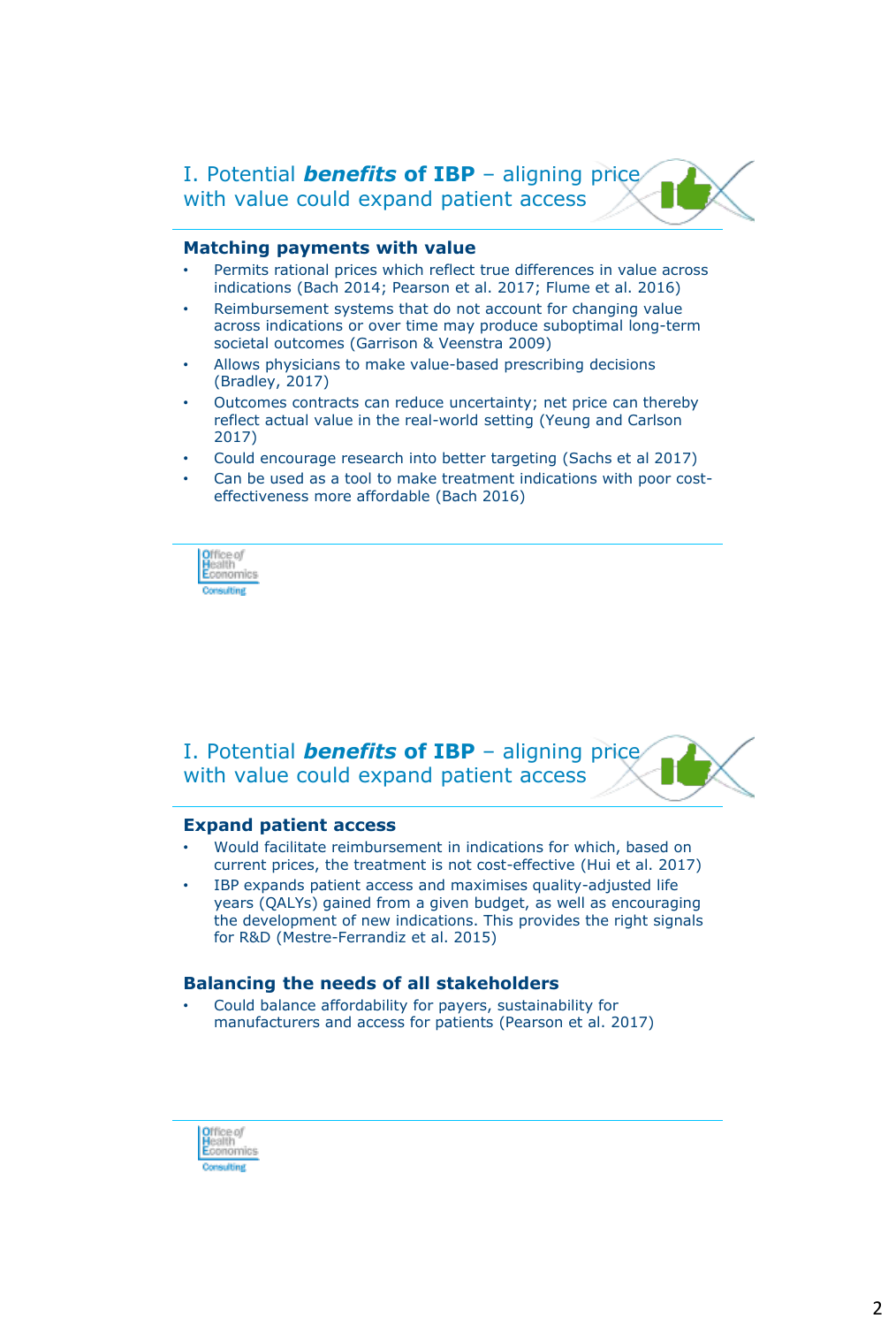## II. Potential *drawbacks* **of IBP** – unaffordable for payers?



#### **Some argue that IBP would benefit industry at the expense of rising costs for payers**

- "Relative to uniform pricing, IBP results in higher prices for patients who benefit the most, higher utilization by patients who benefit the least, higher overall spending, and higher manufacturer profits" (Chandra & Garthwaite 2017)
- Payers clear that IBP by itself does not meet challenges to affordability (Pearson et al. 2017; Bach 2016)

We would qualify this: In the short-run expenditure is likely to rise, but in the **long-run IBP would provide the right incentives for R&D and could increase price competition at the indication-level**, driving down prices and delivering better value to the health system

Office of<br>Health<br>Economics

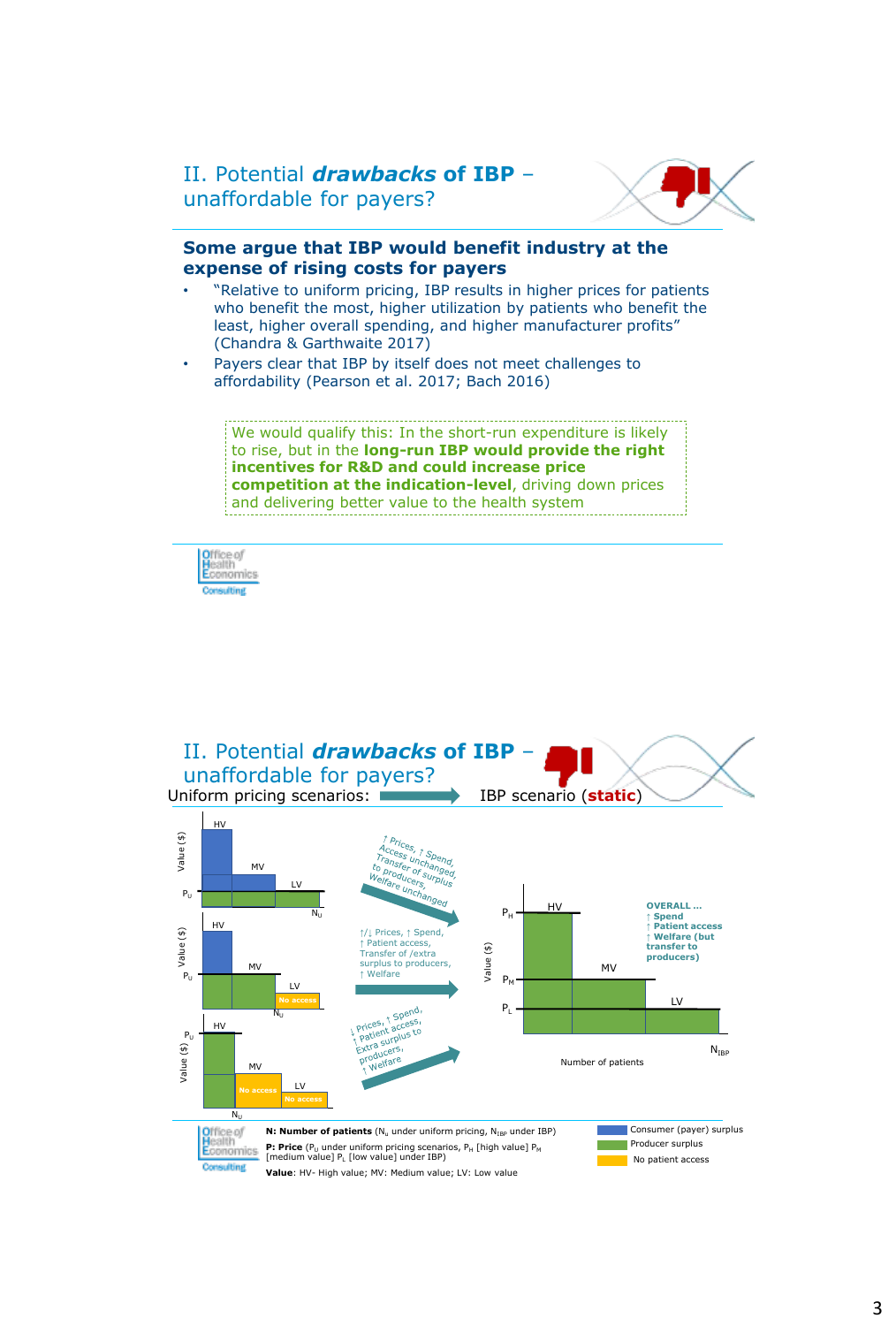

# III. IBP – The details matter



### **What format should IBP take?**

IBP aligns payments with value, but efficacy differs from effectiveness; this means that evidence-based IBP prices (set exante) might be quite different to outcomes-based reimbursement (based on realised value) (Yeung & Carlson 2017)

### **Barrier (opportunity?): data collection**

- Poor data availability for tracking use by indication per patient (Pearson et al. 2017; Bach 2014)
- Feasibility of data collection must be balanced with the clinical relevance of the outcome (Yeung & Carlson 2017)
- Data lacking on effectiveness in sub-populations (Sachs et al. 2017)
- IBP could facilitate the collection of richer real-world data, and provide greater transparency in the utilisation of cancer drugs (Bach 2014)

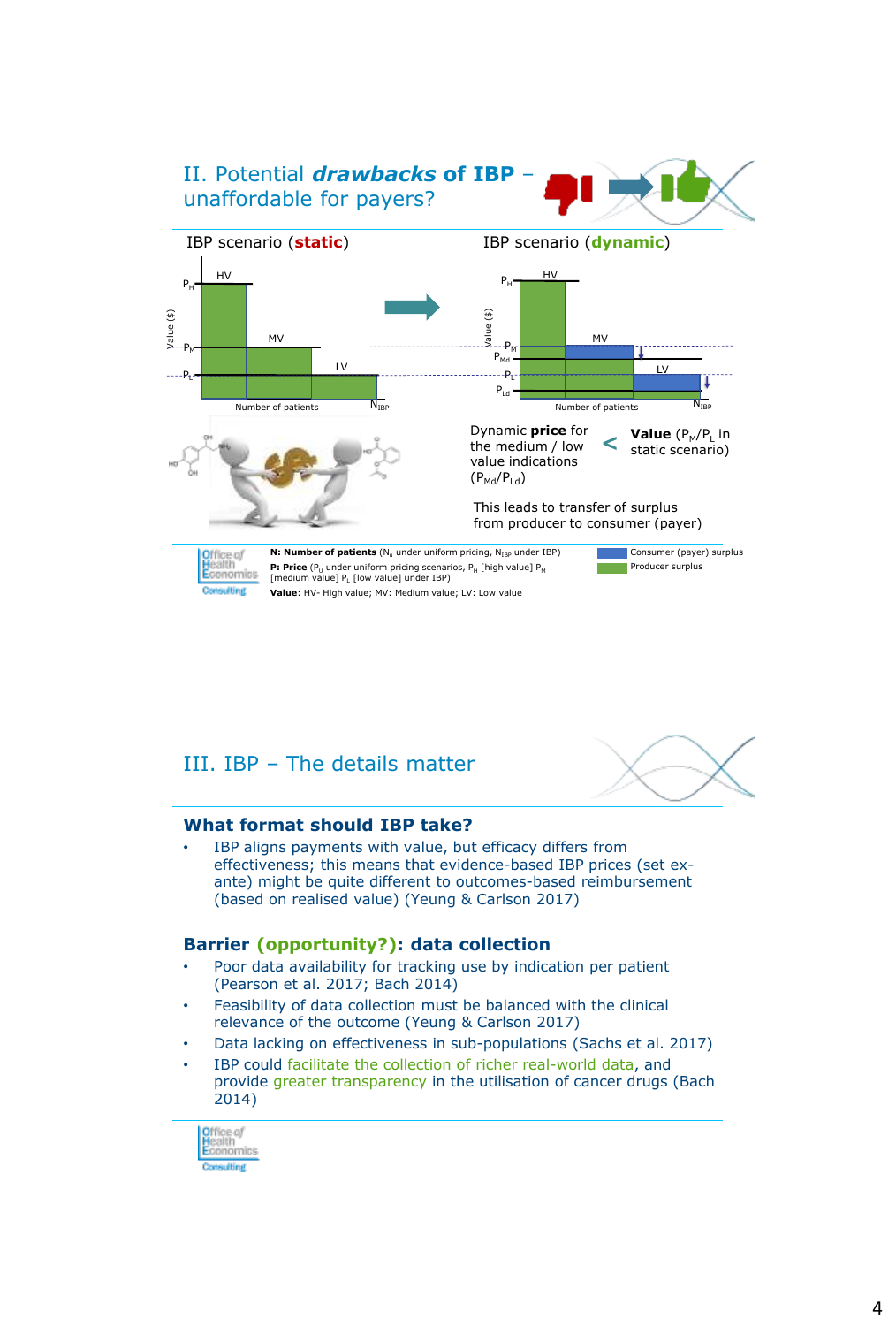

#### **Legal and contractual barriers (surmountable?)**

- Market-specific contractual barriers, e.g. Medicaid's best-price rule (Pearson et al. 2017)
	- $\triangleright$  This could be overcome, e.g. through contracts using weighted average price for multiple indications, or through product differentiation (Sachs et al. 2017)
- Bulk purchases by pharmacies, and volume-based payments by doctors and hospitals (Bach 2014)
- Off-label use, anti-kickback statute (Pearson et al. 2017)
- Privacy concerns inhibit data sharing with manufacturers (Sachs et al. 2017)

## **Political challenges may be greater than technical challenges** (Bach 2014)



## **In summary…**



- The case for IBP continues to be debated.
	- Some argue that IBP would lead to higher prices and increasing expenditure on medicines.
	- This depends on how uniform prices are set and the extent IBP promotes price competition
	- In principle it could be both efficient  $-$  increasing the numbers of patients using a medicine and increasing the numbers of new indications that offer value for money – and potentially promote competition.
- If IBP were to be implemented, a number of barriers need to be overcome to enable its potential benefits to be realised.
- US health plans and PBMs are currently piloting IBP approaches with the objective to better manage expenditure